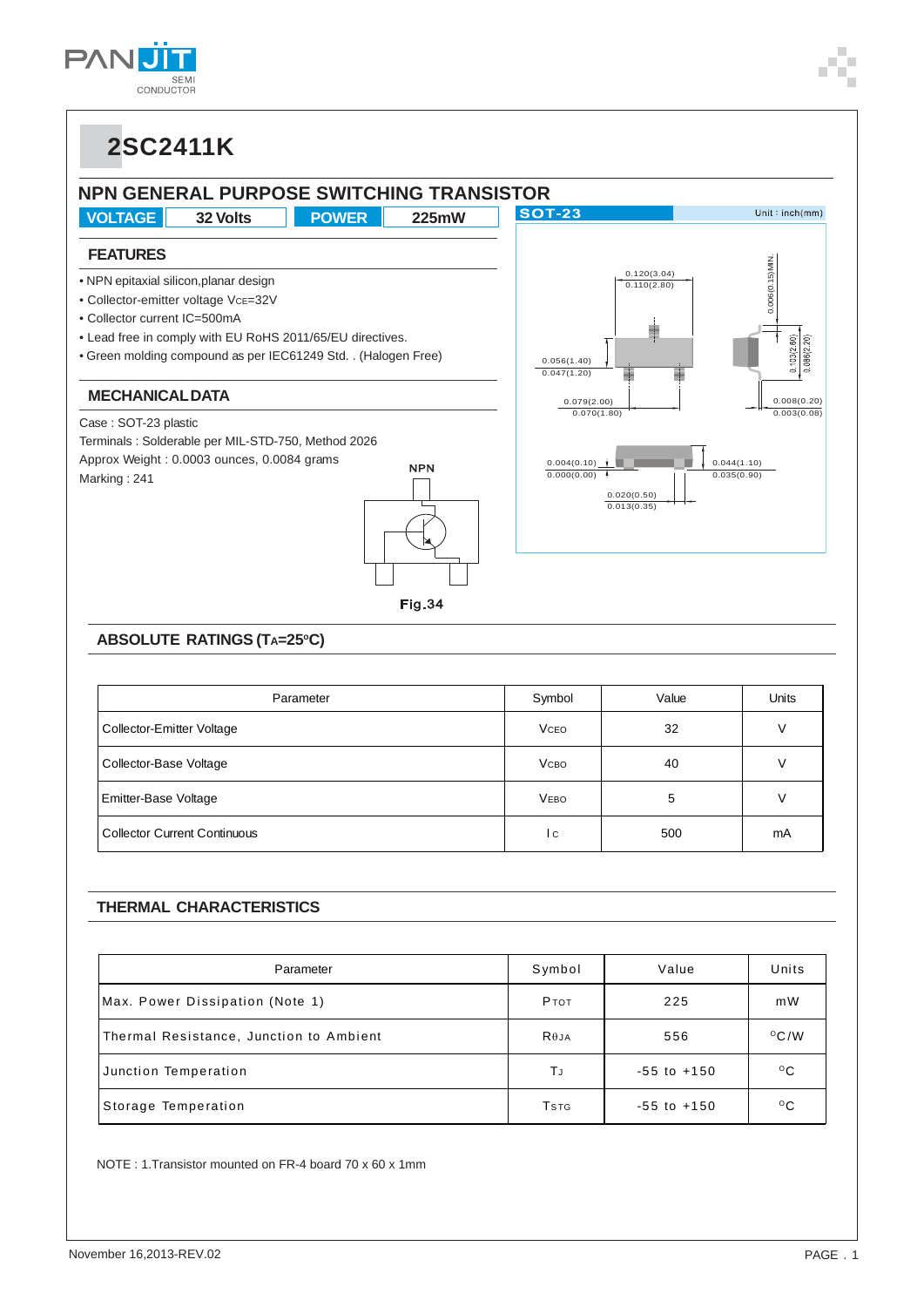

### **ELECTRICAL CHARACTERISTICS(TA=25°C)**

| Parameter                                   | Symbol      | Conditions                          | Min. | Typ.                     | Max.           | Units      |
|---------------------------------------------|-------------|-------------------------------------|------|--------------------------|----------------|------------|
| Collector-Base Breakdown Voltage            | $V(BR)$ CBO | $lc=100 \mu A$                      | 40   | $\overline{\phantom{a}}$ |                | V          |
| Collector-Emitter Breakdown<br>Voltage      | $V(BR)$ CEO | $lc=1mA$                            | 32   | $\overline{\phantom{a}}$ | $\blacksquare$ | V          |
| Emitter-Base Breakdown Voltage              | V(BR)EBO    | $I = 100µA$                         | 5    |                          | ٠              | V          |
| <b>Collector Cutoff Current</b>             | I сво       | $VCB = 20V$                         |      | $\blacksquare$           | 1              | μA         |
| <b>Emitter Cutoff Current</b>               | I EBO       | $VEB=4V$                            | ٠    | $\overline{\phantom{a}}$ | 1              | μA         |
| DC Current Gain (Note 2)                    | hFE         | $Vce=3V, Ic=100mA$                  | 120  |                          | 390            |            |
| <b>Collector-Emitter Saturation Voltage</b> | VCE(SAT)    | $lc=500mA, l_B=50mA$                |      | $\blacksquare$           | 0.6            | V          |
| <b>Transition Frequency</b>                 | fT          | $Vce=5V, Ie=-200mA,$<br>$f=100$ MHz |      | 250                      |                | <b>MHz</b> |
| Collector-Base Capacitance                  | Cob         | $VCB = 10V$ , $I = 0A$ , $f = 1MHz$ |      | 6.5                      |                | рF         |

 $NOTE: 2.Pulse Test: Pulse width  $< 300 \mu s$ , duty cycle  $< 2.0\%$$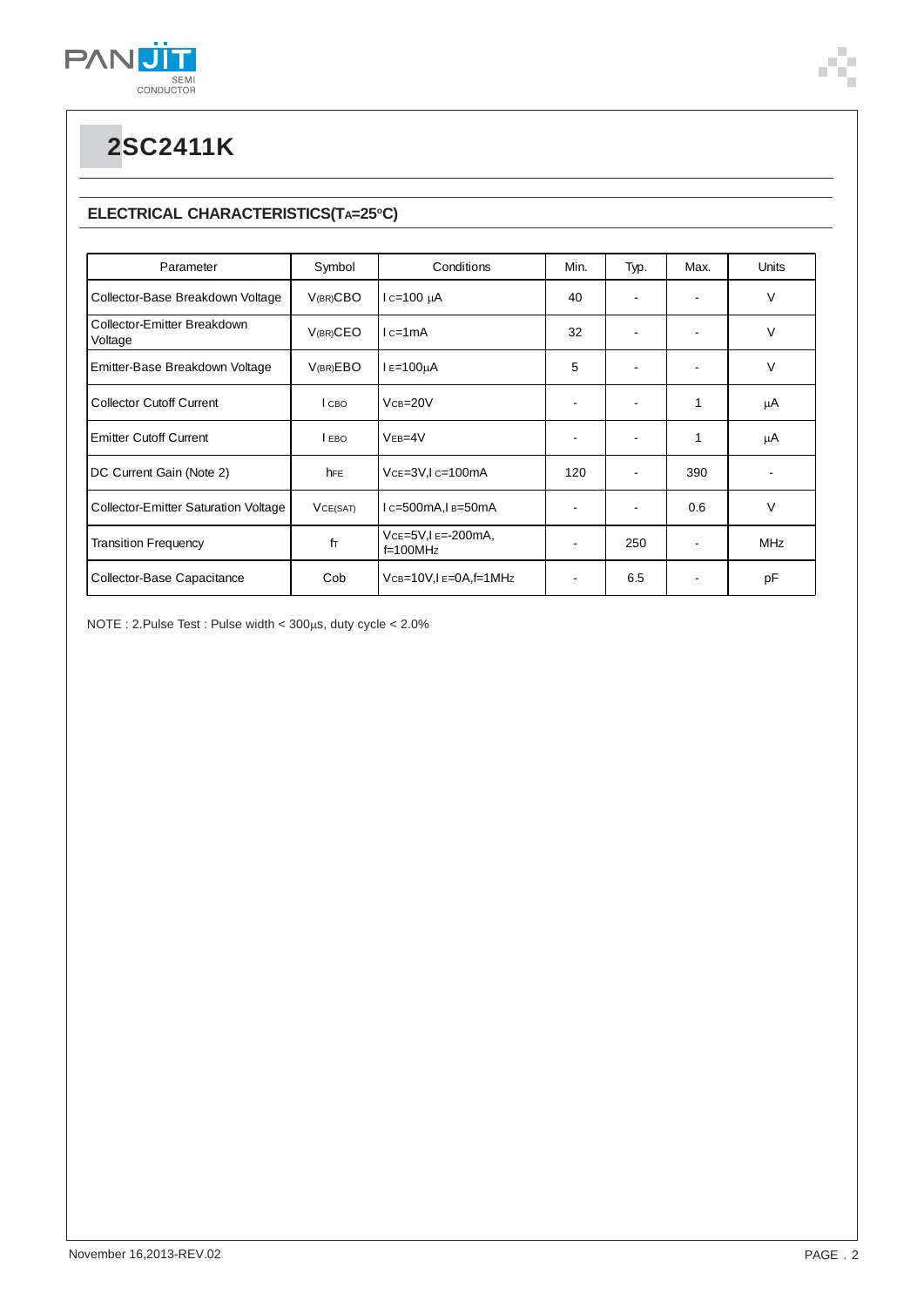

### **ELECTRICAL CHARACTERISTICS CURVE**







Fig. 3. Typical V<sub>CE(SAT)</sub> vs Collector Current **Fig. 4. Typical V**<sub>BE(SAT)</sub> vs Collector Current









`

**Fig. 5. Typical Capacitances vs Reverse Voltage**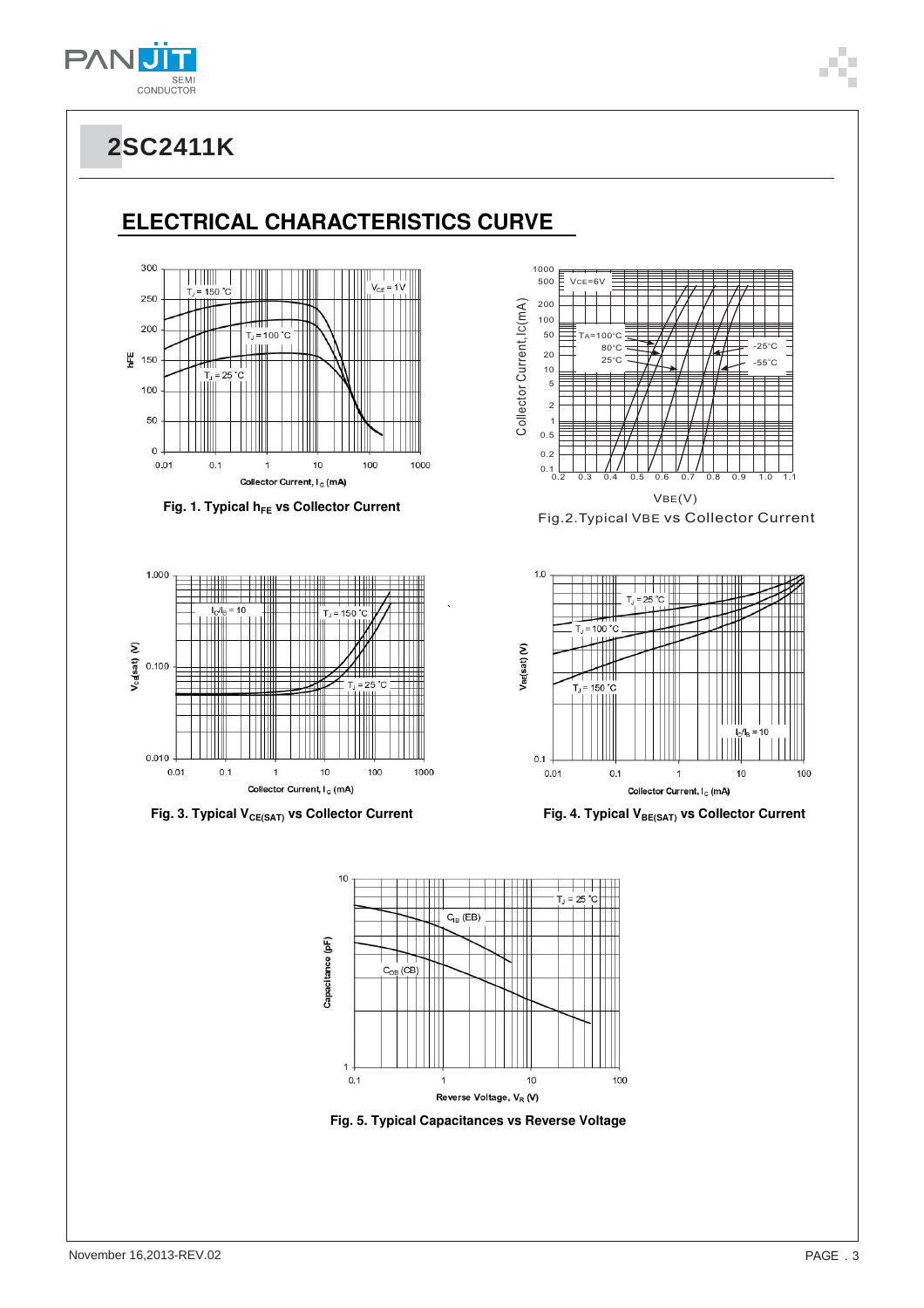

#### **MOUNTING PAD LAYOUT**



#### **ORDER INFORMATION**

• Packing information

T/R - 12K per 13" plastic Reel

T/R - 3K per 7" plastic Reel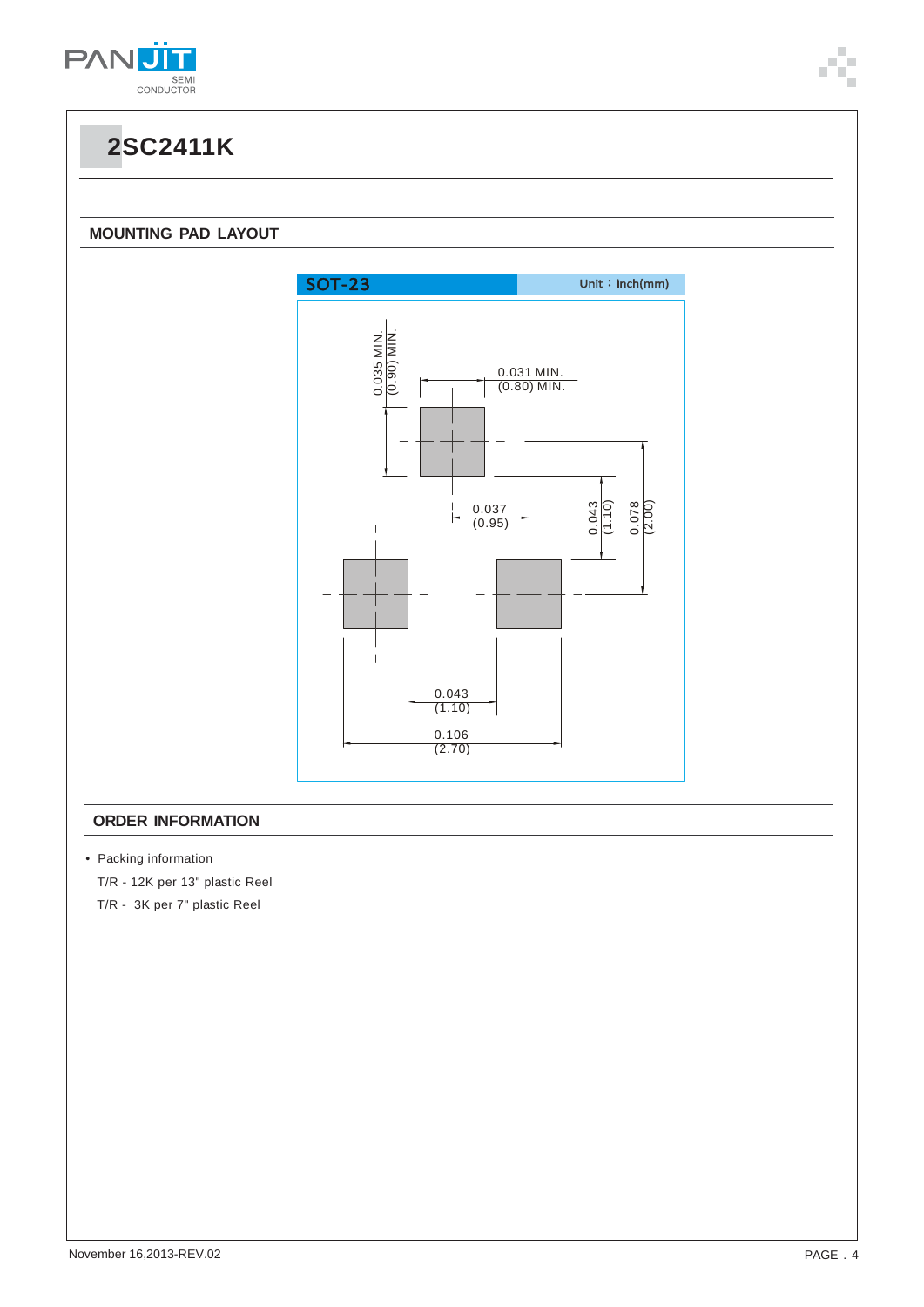

 $\overline{a}$ 

| <b>2SC2411K</b>                                                               |                        |                                                                                                                      |                |                                                      |                           |               |  |
|-------------------------------------------------------------------------------|------------------------|----------------------------------------------------------------------------------------------------------------------|----------------|------------------------------------------------------|---------------------------|---------------|--|
| <b>Part No_packing code_Version</b><br>2SC2411K_R1_00001<br>2SC2411K_R2_00001 |                        |                                                                                                                      |                |                                                      |                           |               |  |
| For example :<br>RB500V-40_R2_00001<br>Part No.                               |                        | <b>Serial number</b><br><b>Version code means HF</b><br>Packing size code means 13"<br><b>Packing type means T/R</b> |                |                                                      |                           |               |  |
|                                                                               | <b>Packing Code XX</b> |                                                                                                                      |                |                                                      | <b>Version Code XXXXX</b> |               |  |
| <b>Packing type</b>                                                           | 1 <sup>st</sup> Code   | <b>Packing size code</b>                                                                                             |                | 2 <sup>nd</sup> Code HF or RoHS 1 <sup>st</sup> Code |                           | 2nd~5th Code  |  |
| <b>Tape and Ammunition Box</b><br>(T/B)                                       | A                      | N/A                                                                                                                  | 0              | HF.                                                  | $\pmb{0}$                 | serial number |  |
| <b>Tape and Reel</b><br>(T/R)                                                 | R                      | 7"                                                                                                                   | 1              | <b>RoHS</b>                                          | $\mathbf{1}$              | serial number |  |
| <b>Bulk Packing</b><br>(B/P)                                                  | B                      | 13"                                                                                                                  | $\overline{2}$ |                                                      |                           |               |  |
| <b>Tube Packing</b><br>(T/P)                                                  | T                      | 26mm                                                                                                                 | X              |                                                      |                           |               |  |
| <b>Tape and Reel (Right Oriented)</b><br>(TRR)                                | $\mathbf{s}$           | 52mm                                                                                                                 | Y              |                                                      |                           |               |  |
| <b>Tape and Reel (Left Oriented)</b><br>(TRL)                                 | L                      | <b>PANASERT T/B CATHODE UP</b><br>(PBCU)                                                                             | U              |                                                      |                           |               |  |
| <b>FORMING</b>                                                                | F                      | <b>PANASERT T/B CATHODE DOWN</b><br>max <sub>n</sub>                                                                 | D              |                                                      |                           |               |  |

**(PBCD) <sup>D</sup>**